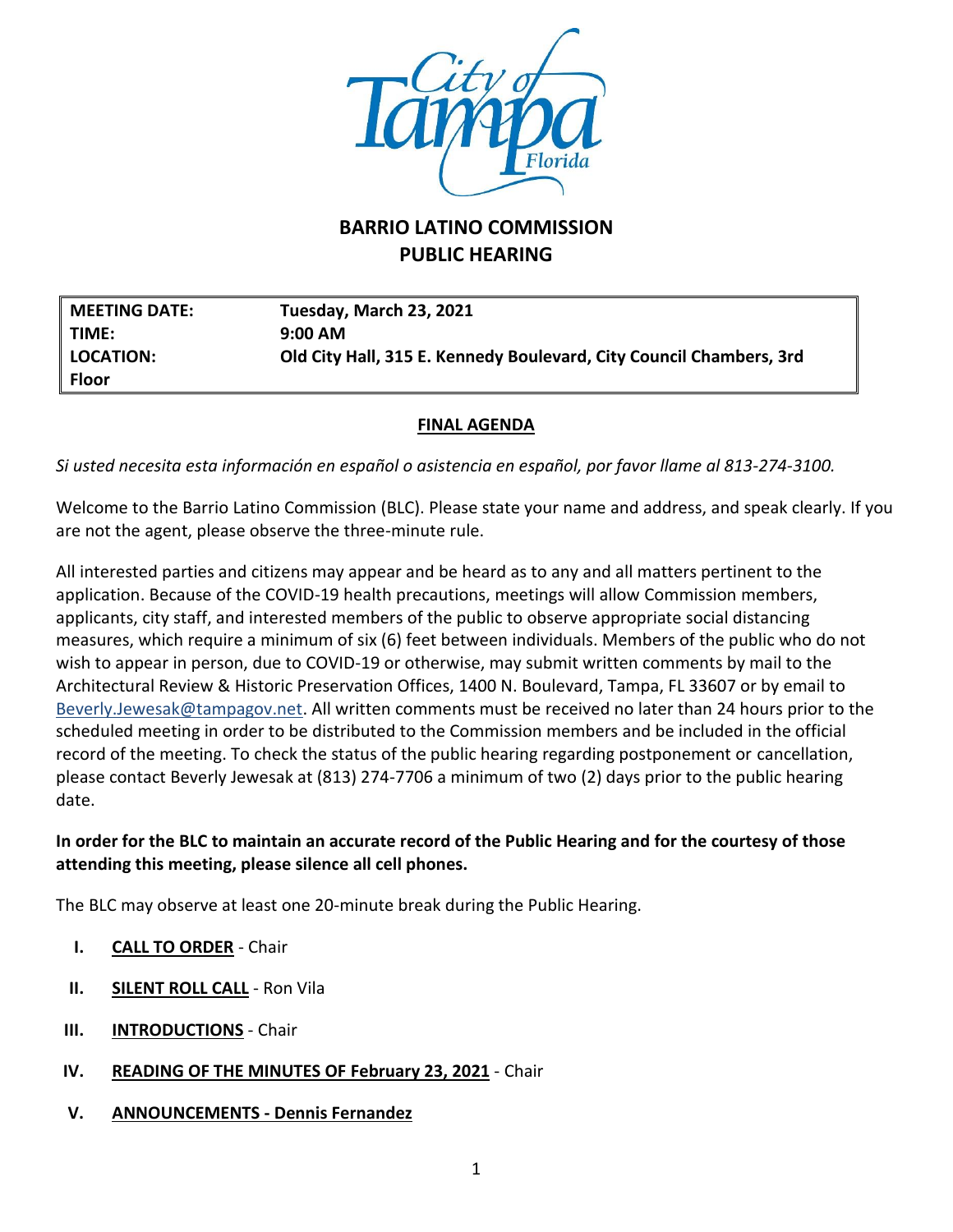### **VI. CONFLICT OF INTEREST/EX PARTE COMMUNICATION** – Camaria Pettis-Mackle

#### **VII. CONTINUATIONS** - Ron Vila

BLC 21-34 - 2910 N. 10<sup>th</sup> Street - Request by agent to continue to the April 27, 2021 Public Hearing at 9:00 a.m.

#### **VIII. SWEAR-IN** - Beverly Jewesak

#### **IX. ITEMS TO BE REVIEWED:**

- **BLC 21-34** OWNER: Veronica Lorenzo, Michael Jeske, and Christopher Jeske AGENT: Kim Headland DISTRICT: Ybor City LOCATION: 2910 N. 10th Street REQUEST: **Certificate of Appropriateness** -Demolition of a Contributing Structure PURPOSE: Residential *Request by agent to continue to the April 27, 2021 Public Hearing at 9:00 a.m.*
- **BLC 21-46** OWNER: Habitat For Humanity Of Hillsborough County Fl Inc
	- AGENT: Ronald Spoor
	- DISTRICT: Ybor City
	- LOCATION: 906 E. 19th Avenue
	- REQUEST: **Final Approval - Certificate of Appropriateness -** New Construction: Single Family Residence
	- PURPOSE: Residential
- **BLC 21-52** OWNER: Quinnette Ellis AGENT: Quinnette Ellis DISTRICT: Ybor City LOCATION: 920 E. 17th Avenue REQUEST: **Certificate of Appropriateness** – Vinyl Fence PURPOSE: Residential
- **BLC 21-62** OWNER: Ybor Apartments LLC AGENT: Fadi Garcia DISTRICT: Ybor City LOCATION: 1402 N 19th St REQUEST: **Certificate of Appropriateness** - **New Construction**: 5-Story Residential Building and Rehabilitation of Existing Contributing Structure PURPOSE: Multi-Family Residential